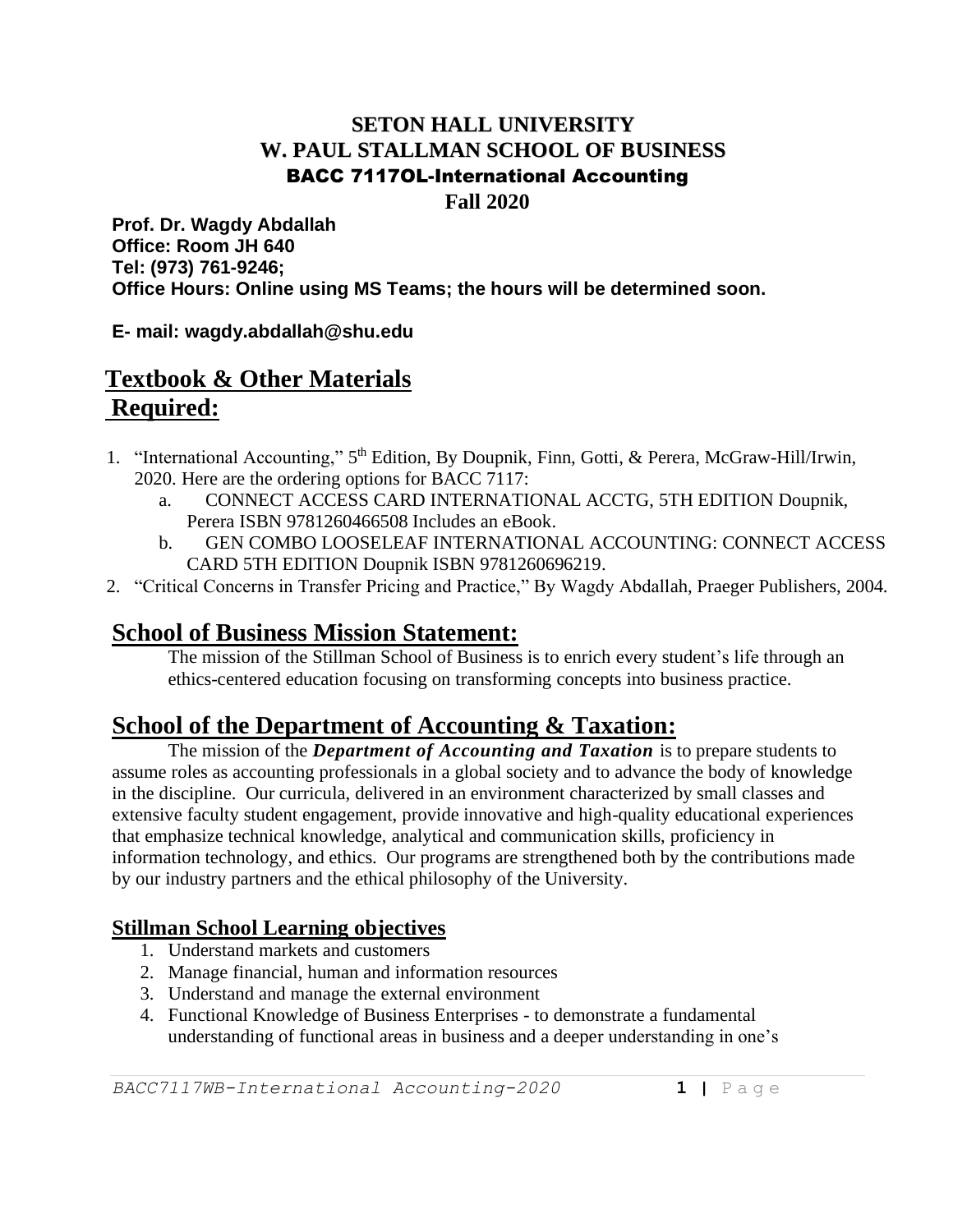concentration; to be able to apply this knowledge in an integrative manner to effectively develop solutions for business enterprises.

- 5. Analytical and Critical Thinking to be able to identify relevant issues, apply qualitative and quantitative problem solving tools, and recommend appropriate actions in analyzing business problems.
- 6. Change Management to be able to anticipate, identify and respond to changes in the global, local and internal business environments; to strategically leverage the forces of changing opportunities.
- 7. Communication to be able to write, speak, and present effectively and persuasively in a wide variety of business settings with diverse audiences.
- 8. Teamwork and Leadership to be able to work collaboratively and effectively in a diverse and multi-functional team environment; to enable students as leaders who can inspire others to achieve their fullest potential.
- 9. Ethics and Social Responsibility to be aware of ethical and social responsibility issues and their implications on business decision making; to develop an ethical mindset; to proactively identify, evaluate and address ethical challenges.

#### **Learning objectives of the Department of Accounting and Taxation**

- 1. The roles played by accountants in society providing and ensuring the integrity of financial and other information.
- 2. Ethical and regulatory environment for accountants.
- 3. Business processes and analysis
- 4. Internal control and security
- 5. Risk assessment and assurance for financial and non-financial reporting.
- 6. Recording analysis and interpretation of historical and prospective financial and nonfinancial information management
- 7. Tax policy, strategy, and compliance for individuals and enterprises.
- 8. International accounting issues and practices including the roles and responsibilities played by accountants within a global context.

#### **Course Objectives**:

The overall objective of this course is to benefit graduate students as well as accountants and managers working for companies engaged in international businesses, governmental institutions and international organizations. It focuses on the world of international business, especially accounting issues that are important to those directly and indirectly involved with accounting and financial control in firms with international operations.

*BACC7117WB-International Accounting-2020* **2 |** P a g e Knowledge of international accounting issues is essential for achieving proper understanding, communication and decision making in the global business market. Current cost, managerial and financial accounting techniques and methodologies, that are appropriate for the international business, will be presented. International Financial Reporting Standards (IFRSs) will be analyzed and contrasted with U.S. and foreign generally accepted accounting principles. Students will be acquainted with the functions and role of the International Accounting Standards Committee (IASC), International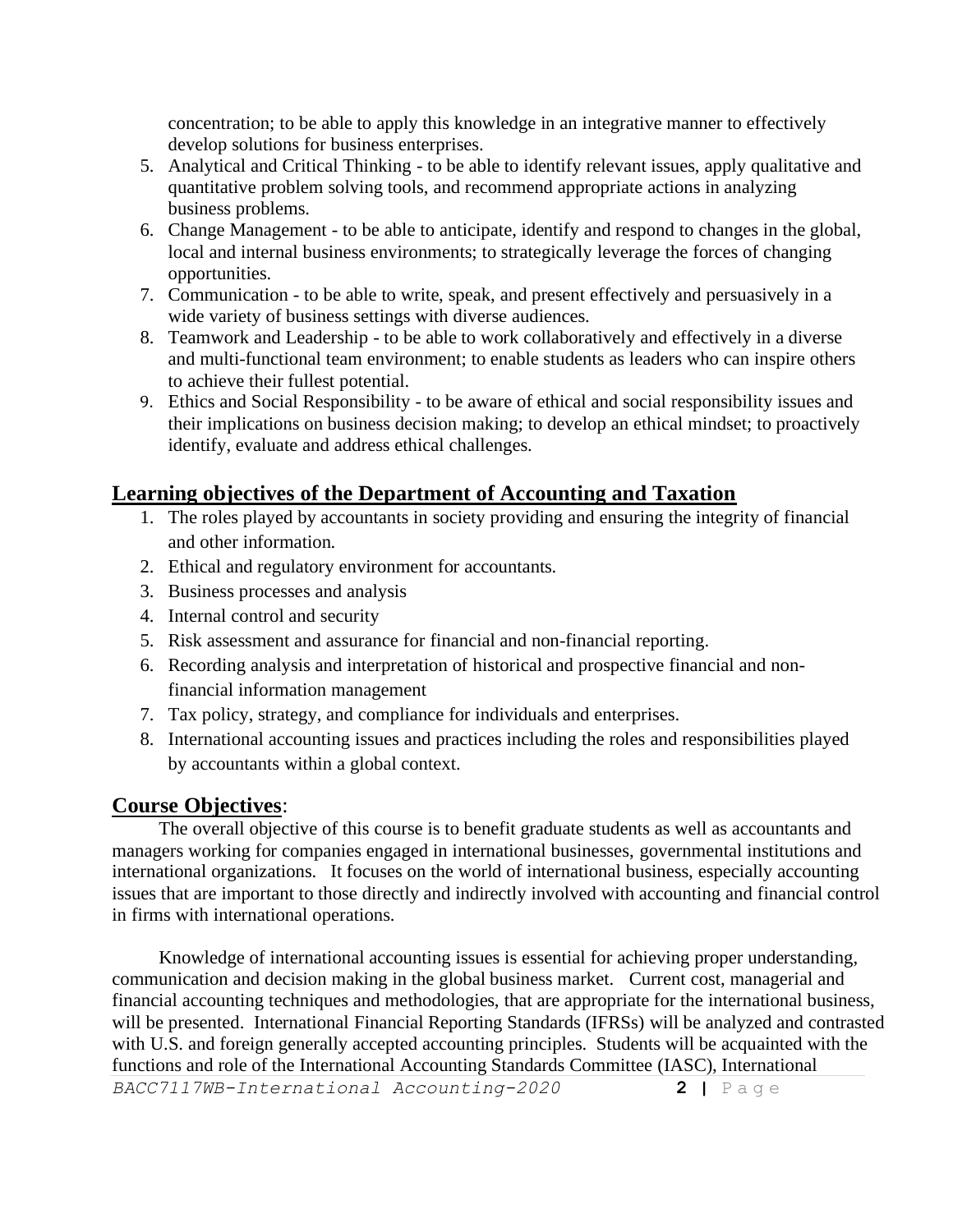Federation of Accountants (IFAC), and various world organizations. The course will benefit students by expanding their accounting horizons beyond the confines of our domestic accounting environment into the global business environment.

Although the formal recognition of the importance of international business was somewhat slower in the U. S. than in several other countries, it markedly accelerated during the 1980's and 90's. In th21<sup>st</sup> century, financial professionals are constantly being reminded that their profession has changed, the old rules do not apply anymore, and they need a whole new skill set if they want to succeed. For example how do tax authorities monitor compliance and collect revenues from businesses that can trade in thousands of international tax jurisdictions without a physical presence to report commercial activity? Revenue agencies do not have an answer yet. However, they are working globally to ask a lot of questions and explore dozens of new taxation possibilities before the world's citizens get accustomed to a tax-free cyber ride.

Despite the attention being paid today to international business, there are still many questions to be answered and many problems to be solved. In reality, in many areas of international business people are still trying to identify which questions need to be answered and what are the major issues to be addressed. And of all the sub areas of the general field of international business, accounting has remained the least developed.

#### **Method of Evaluating Students**:

Your grades will be calculated on a 100% scale and it will be based on the following factors and approximate weights:

| <b>Assignments</b>                                    | Weight |
|-------------------------------------------------------|--------|
| <b>Chapter Quizzes</b>                                |        |
| • 6 online quizzes- $(4\%$ for every quiz)            | 24%    |
| The Assigned Cases:                                   |        |
| Online case discussion                                | 5%     |
| Written case analyses                                 | 3%     |
| Online weekly (not case) discussion and HW on Connect | 4 %    |
| Midterm Exam                                          | 24%    |
| Final Exam (online-Monday, December 7)                | 40%    |
| Total                                                 | 100%   |

#### **Weekly Quizzes (6 Quizzes for 24% of the course grade)**

For this class, I would like to try assessment as we go approach! Instead of relying on the final exam alone, you will have at least one quiz after every chapter. A total of 7 online quizzes will be given within the semester (only 6 quizzes will be counted toward your total course grade). The online quiz with the lowest score will be dropped off the online quizzes. The online quizzes will be available on **the Connect Website** where they could be taken and graded online. There will be both Online Midterm and Final Exams—A lot of it will be questions you had to deal with in chapter quizzes, assigned homework, and your readings. The online quizzes will be available on **Connect** on the following dates and times: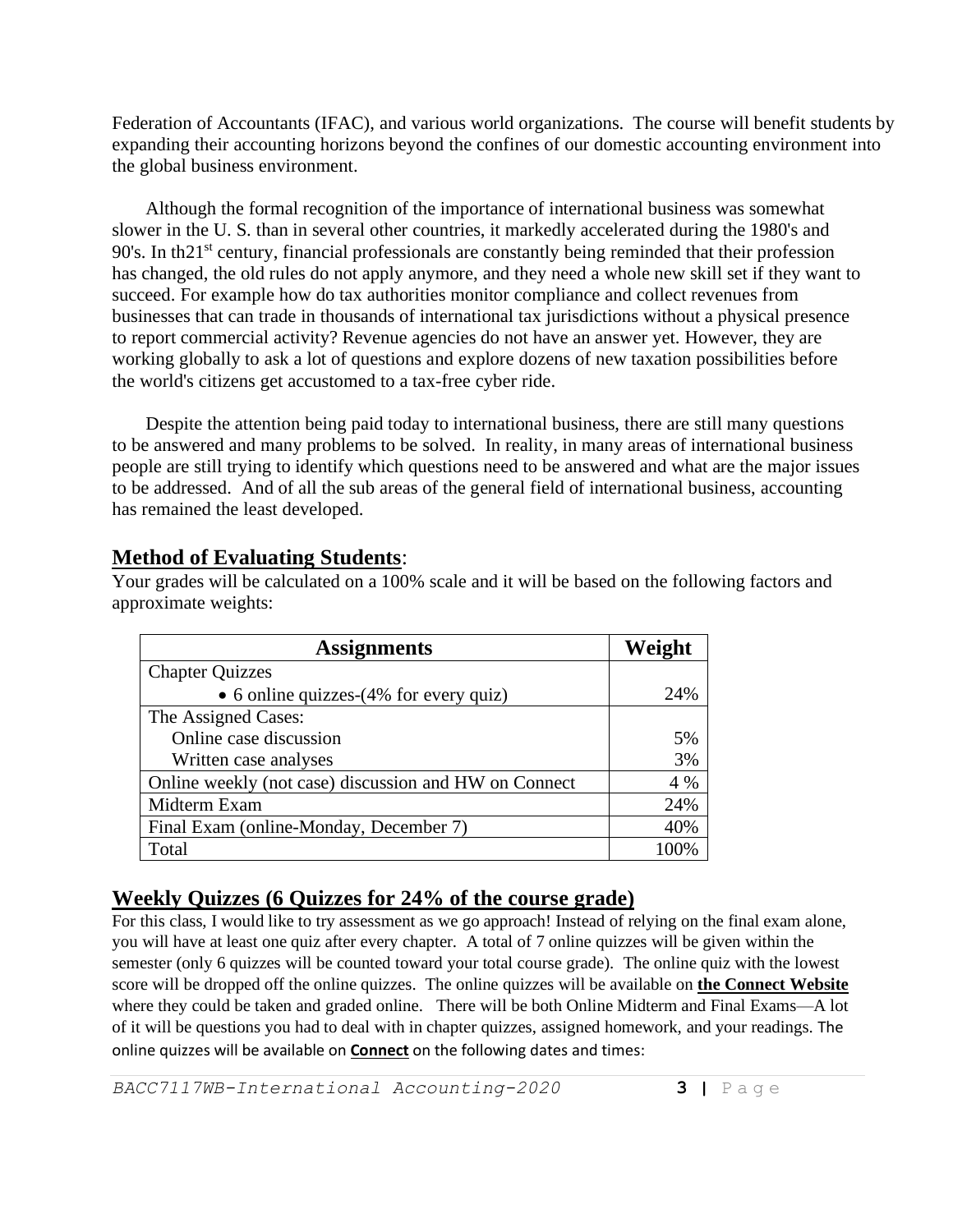- $\circ$  Quiz One (Ch 1, 2 & 3) from Friday 9/11 from 8 am to Tuesday 9/15 until 11:59 pm.
- o Quiz Two (CH 4 & 5) from Friday 9/25 from 8 am to Tuesday 9/29 until 11:59 pm.
- o Quiz Three (CH 6 & 7) from Friday 10/9 from 8 am to Tuesday 10/13 until 11:59 pm.
- o Quiz Four (CH 9) from Friday 10/25 from 8 am to Tuesday 10/29 until 11:59 pm.
- o Quiz Five (CH 10) from Friday 11/6 from 8 am to Tuesday 11/20 until 11:59 pm.
- o Quiz Six (TP-1) from Friday 11/20 from 8 am to Tuesday 11/24 until 11:59 pm.
- o Quiz Seven (TP-2) from Friday 12/4 from 8 am to Tuesday 12/8 until 11:59 pm.

#### **Online Case Discussion (5% of the course grade)**

Two practical cases will be assigned or will be available online. Each case will be due on the assigned day after the related chapter is covered. The cases are from real life practices. The important key points, of each case, may be included on the final exam. All information of the cases will be available on Black Board Learning system under cases. You are expected to actively participate in case discussion activities within a given dates. You will be graded on the frequency, timing, and quality of your contributions. Your comments are compared to each other, and grades are relative to the best performance found.

#### **Written Case Analyses (3% of the course grade)**

For each case, you have to submit **a group case analysis** (synopsis). Your group case analyses should include a brief summary of the facts of the case as well as your recommendation. Guidelines for submission will be disclosed elsewhere in the class and/or on Blackboard Learning System. Synopses are graded less tightly than participation, since I assume you learn from others during the discussion. Thus, the bar is lower for synopses than for discussions.

#### **Online Weekly Discussion Questions & HW on Connect (4% of the course grade)**

This part of the course incudes two components: Weekly Discussion Questions and assigned Home Work on Connect. For the Weekly Discussion Questions, almost every week, you will have questions posted on the 'Discussion Board' section. You are expected to actively participate each week in class discussion activities. Students will be graded on the frequency, timing, and quality of their contributions. Students comments are compared to each other, and grades are relative to the best performance found. For the assigned HW on connect, you need to answer the questions or assigned exercises posted in the assignment section on BB and you answer them on the Connect-McGraw-Hill website.

#### **Midterm Exam-online (24% of the course grade)**

There will be an online midterm exam administered during the course. You will have to complete the exam within the given time (120 minutes) and date. The midterm exam may include multiple choice questions, problems, and/or essays. It will be available online in the Connect website. The **Midterm Exam will be available on Monday, October 12**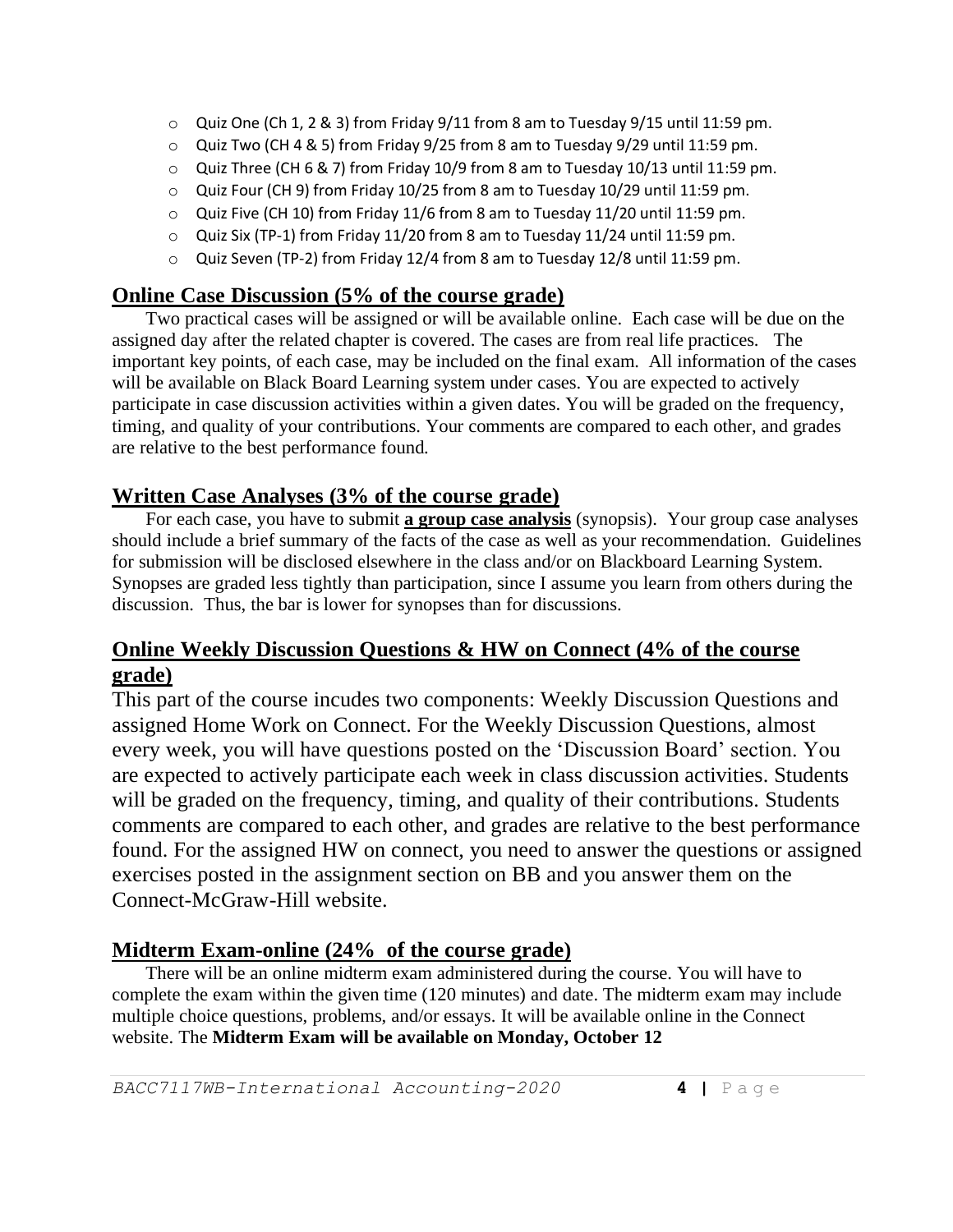#### **Final Online Exam (40% of the course grade)**

The final exam will be online on BlackBoard. It will test your general understanding of the course and may include: true/false questions, multiple choice questions, problems, and essay questions. It will cover, in addition to the materials of the textbook, the key points of the cases and other business-related materials. The **final** exam will include 30% of the first part of the course and 70% of the second part of the course for a total of 40% of the course grade and it will test your understanding of all subject matters covered in the course. The components of the final exam will be divided between multiple choice questions, problems, and essays. **The Final Exam will be on Monday, December 7.**

#### **Extra Credit (Optional; Maximum 1% of the course grade)**

If you feel the need for an extra credit assignment, you may do the following without asking permission. Find an article related to class. It needs not be for the current week. Read the article. Write a brief synopsis. Then critique the article and explain how it applies to class discussions. Your synopsis and analysis should be no more than one typewritten page in length. Send your work to me and send a message to the other class members so they can read the article if they desire. If you do this successfully, one-half point will be added to your average grade at the end of the semester. I will be the sole judge of whether an assignment meets the criteria. You may do a total of no more than two assignments, no more than one per week, for a total of one percent maximum. No other extra credit assignments are available. A student found guilty of academic dishonesty loses the right to extra credit points.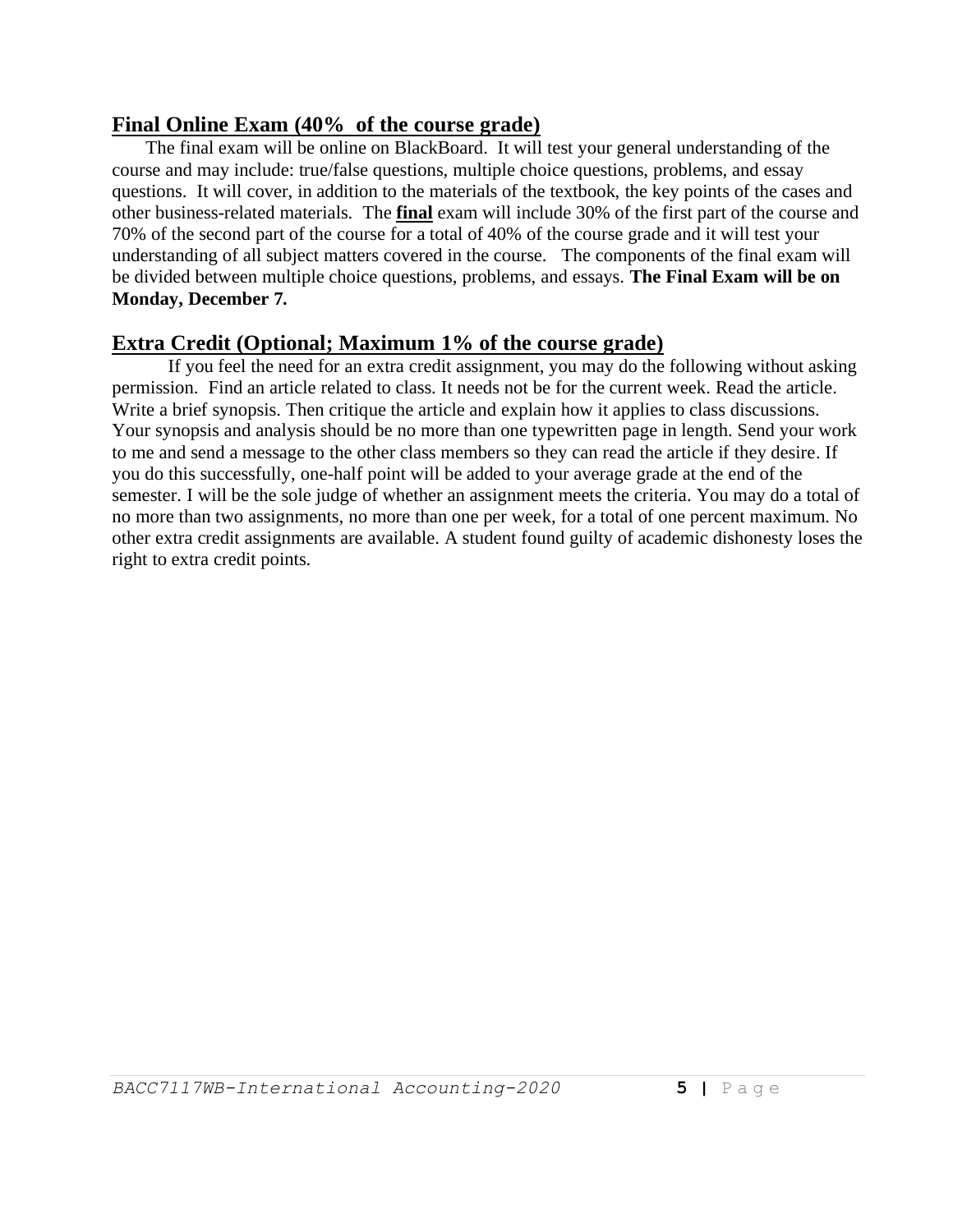## **Course Schedule**

| <b>Week of</b>     | <b>Chapters</b> | <b>TOPIC</b>                                                                   | <b>ASSIGNMENTS</b>                                  |
|--------------------|-----------------|--------------------------------------------------------------------------------|-----------------------------------------------------|
| Aug 24 (Unit 1)    | DFGP Ch-        | Orientation & Introduction to                                                  | Chapter 1, Assignment 1.                            |
|                    |                 | International                                                                  |                                                     |
| Aug 31 (Unit 2)    | DFGP Ch-        | Accounting/Worldwide Accounting Diversity                                      | Chapter 2, Assignment 2.                            |
|                    |                 |                                                                                |                                                     |
| Sept 8 (Unit 3)    | DFGP 3          | International Convergence of Financial                                         | Chapter 3, Assignment 3,                            |
|                    |                 | Reporting;                                                                     | <b>Quiz 1-online-9/11</b> on                        |
| Sept 14 (Unit 4)   | DFGP 4          | <b>International Financial Reporting Standards-Part</b>                        | chapters $1, 2, \& 3$ .<br>Chapter 4, Assignment 4. |
|                    |                 |                                                                                |                                                     |
| Sept 21 (Unit 5)   | DFGP 5          | <b>International Financial Reporting Standards-Part</b>                        | Chapter 5, Assignment 5,                            |
|                    |                 | H                                                                              | <b>Quiz 2-online-9/25</b> on                        |
|                    |                 |                                                                                | chapters $4 & 5$ .                                  |
| Sept 28 (Unit 6)   | DFGP $6 &$      | Foreign Currency Transactions & Translation of                                 | Chapters $6 & 7$ ,                                  |
|                    |                 | foreign Currency Financial Statements                                          | Assignment 6.                                       |
| Oct 5 (Unit 7)     | DFGP 10         | Management Accounting Issues-Part I                                            | Assignment 7, Chapter                               |
|                    |                 | The Assigned Case 1-Online Discussion!                                         | 10; Quiz 3-online-10/9 on<br>chapters $6 & 7$ .     |
|                    |                 | <b>Midterm Exam on October 12</b>                                              |                                                     |
|                    |                 | on chapters 1-7 of DFGP textbook                                               |                                                     |
| Oct 12 (Unit 8)    | Hand out        | Management Accounting Issues-Part II                                           | Assignment 8                                        |
| Oct 19 (Unit 9)    | DFGP 9          | <b>International Transfer Pricing -Introduction</b>                            | Chapter 9, Assignment 9,                            |
|                    | (A1 & 2)        | <b>The Group Written Report Due!</b>                                           | Quiz 4-online-10/25 on                              |
|                    |                 |                                                                                | chapter 10                                          |
| Oct 26 (Unit 10)   | A <sub>3</sub>  | <b>Corporate Goals of Transfer Pricing Policies</b>                            | Assignment 10                                       |
| Nov <sub>2</sub>   | A4              | Methods of Transfer Pricing-                                                   | Chapters A3 & 4,                                    |
| (Unit 11)          |                 |                                                                                | Assignment 11, <b>Quiz 5-</b>                       |
|                    | A5 & 6          |                                                                                | online- $11/6$ on ch10                              |
| Nov 9 (Unit 12)    |                 | Management Accounting & Transfer Pricing-<br><b>Case 2-Online Discussion??</b> | Chapters A5 $\&$ 6,<br>Assignment 12,               |
| Nov 16 (Unit       | A7&8            | E-Commerce & Intangible Assets-                                                | Chapters A7 & 8,                                    |
| 13)                |                 |                                                                                | Assignment 13, Ouiz 6-                              |
|                    |                 |                                                                                | online- $11/20$ on TP-1                             |
| Nov 23 (Unit       | A9, 10, $&$     | Tax Regulations & Practices of Transfer pricing                                | Chapters A9, 10 & 11,                               |
| 14)                | 11              |                                                                                | Assignment 14.                                      |
| <b>November 30</b> |                 | <b>Review for the Final exam (on MS Teams)</b>                                 |                                                     |
|                    |                 | (from $6:30 \text{ pm}$ to $8:30 \text{ pm}$ )                                 |                                                     |
| Final Exam-        |                 | <b>Final Exam-ONLINE</b>                                                       | <b>Quiz 7-online-12/4</b>                           |
| Monday-Dec 7       |                 |                                                                                | on TP-2                                             |

*BACC7117WB-International Accounting-2020* **6 |** P a g e